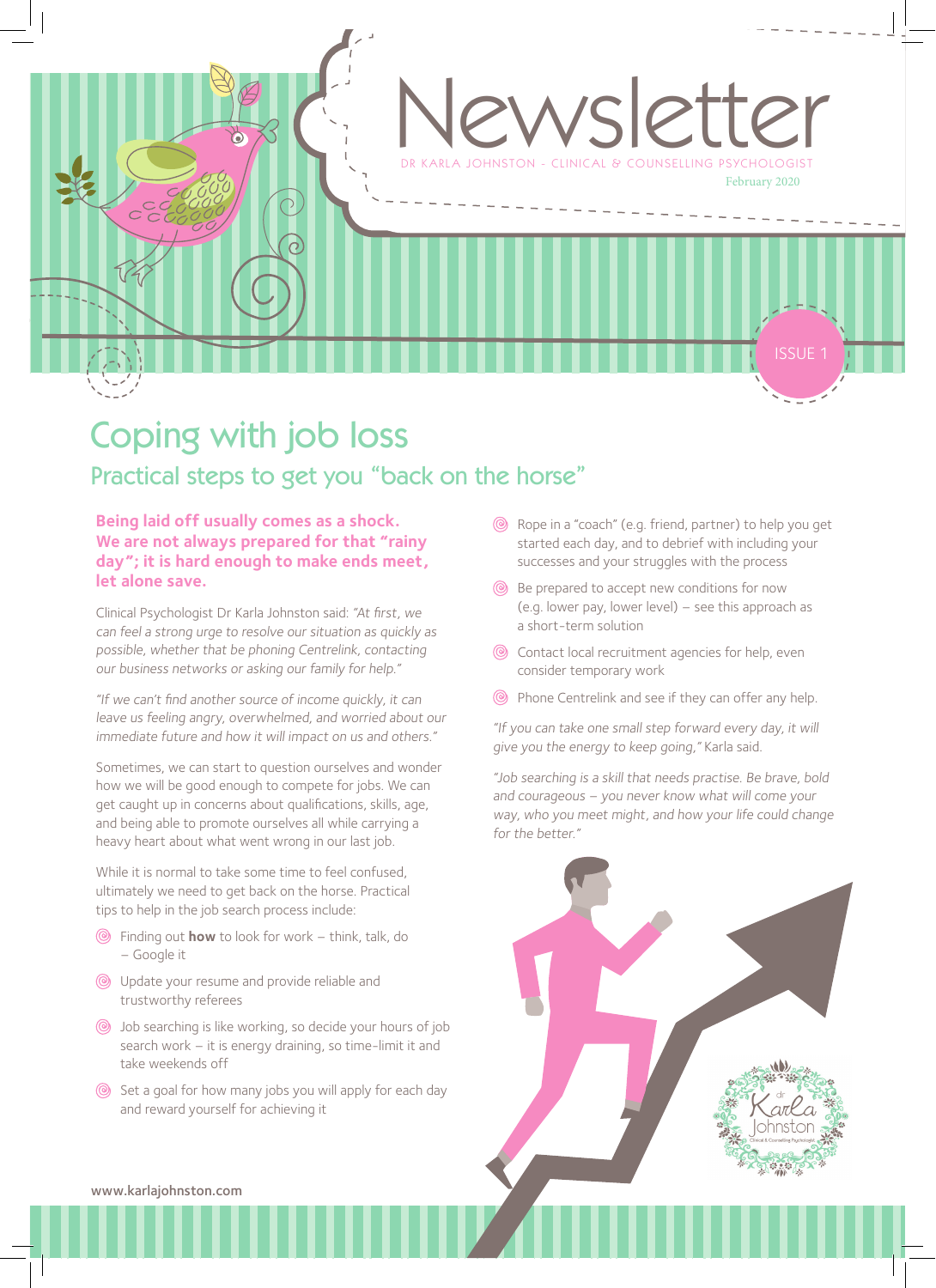# Is it time to take time out for yourself?

Therapy can be life changing but it can take courage to make that first appointment.

**Having a chance to find out more about yourself and how you function is a luxury these days. We are all caught up in busy lives whether that be work, family, friends, projects, and study…the list goes on.** 

We can all feel stressed out, low self-esteem, and unhappy at times. It is part of the human experience to become aware of who we are and how to give ourselves self-compassion and kindness.

Words like "psychologist", "psychiatrist" and "therapy" can be viewed positively and negatively depending on your experience. They can be the wall between you gaining some care and support rather than trying to cope alone. At the end of the day, those who work in the caring profession are just like you, and at times may have accessed support themselves.

It is usually comforting to see a therapist for many reasons including:

- The confidential nature of the experience, so you feel safe and listened to without fear you might hurt someone else's feelings
- Gaining an external point of view of your experience that might be a little more objective than that of those who know you well
- Enhancing communication and problem-solving skills to manage challenging situations at home, work, or school
- Learning ways to relax, feel more contented, and more in control of your life

Building confidence to do new things that might also help you feel stronger and happier such as yoga, sport, hobbies, meeting a partner and/or new friends.

There are many therapists around who can offer a range of ways to assist you get stronger on your feet. Like any relationship, even a professional relationship, it is important you feel confidence and comfort when talking with your therapist.



Sometimes it might take a few sessions to get to know one another. If your gut tells you it isn't working out, be prepared to let your therapist know or give another therapist a second chance. There is no harm in trying something new - it could be a life changing moment. Therapy is for everyone really but it can take some courage to book the first appointment. You matter, and it is about time you take some time out for yourself.

To find a psychologist visit: **http://www.psychology.org.au/**

- Dr Karla Johnston



Her areas of expertise include anxiety disorders, mood disorders and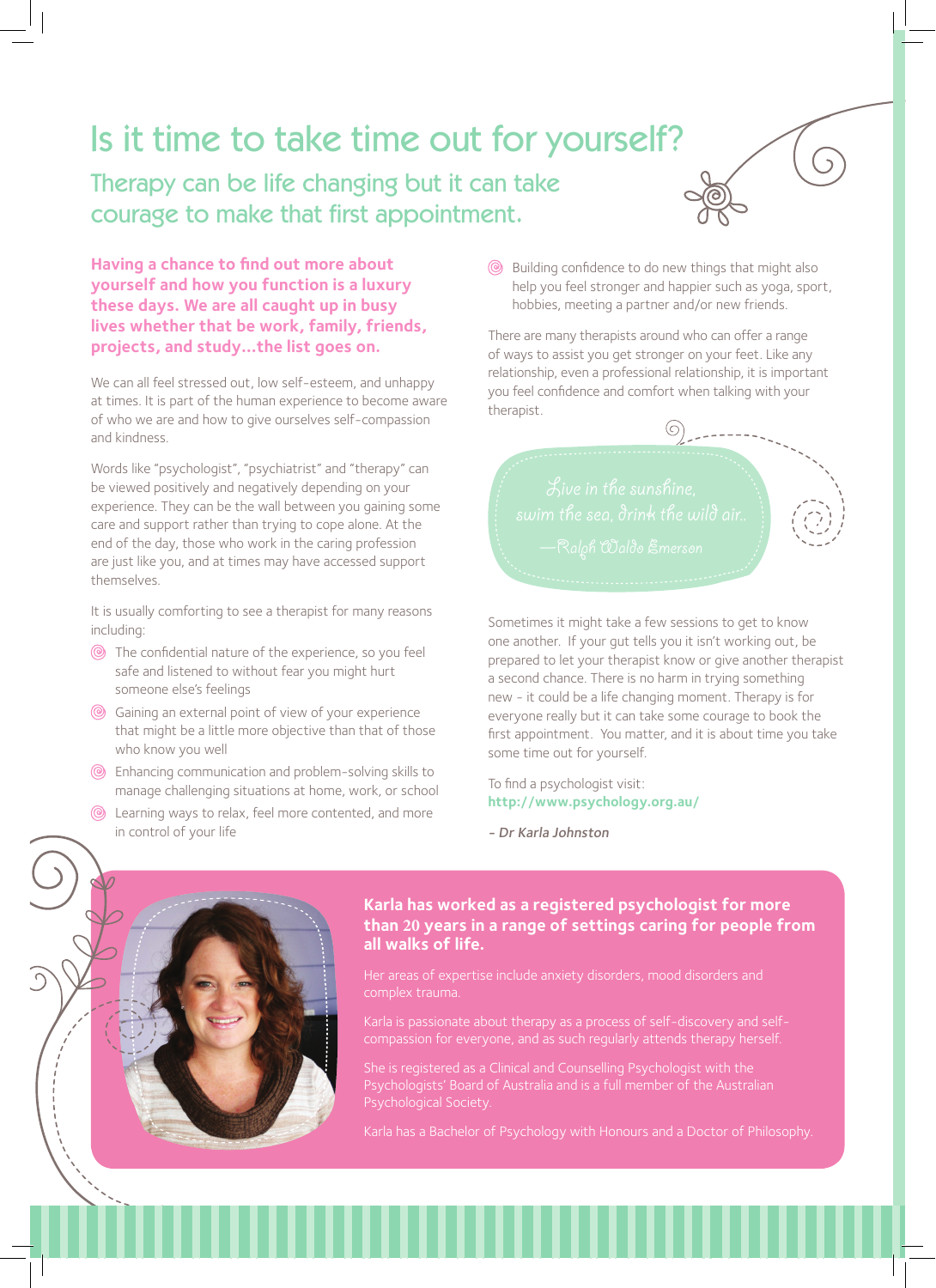### What is happening to me… I can't cope at work

#### **One of the hardest things to recognise in ourselves is psychological burnout.**

We might be someone who has always been able to cope with lots of things happening at once, and then all of sudden we feel overwhelmed; unable to sleep well; experience changes in appetite; finding excuses to not go out with our friends and family; staying back later and later at work; and not being able to switch off.

Worse still, we can start thinking we are incompetent at our jobs; that others could do it better; and that we are letting everyone down. It doesn't matter who you are or what position you hold – we are all susceptible to burnout if we face significant stressors.

Burnout can be triggered by a change in our workplace (that might have happened recently or weeks ago). It could be small changes or bigger changes that might have happened rapidly without time for us to adjust.

We might be expected to do things that don't seem humanly impossible but we find it hard to assert ourselves; ask questions for clarification and prioritisation; provide other options/solutions; or just let our managers know we are struggling and need some support/guidance.

We might think that everyone else around us is coping well, and we are the only ones not doing so well, which can be a very isolating experience. If we don't recognise the signs of psychological burnout and take some time out to care for ourselves we can be faced with physical illnesses and symptoms like headaches, muscle tension, nausea, gastro problems, and the list goes on. We might start selfmedicating with sugar, alcohol, coffee, tobacco and cannabis etc. more regularly as it seems to give us quick relief but only ends up making us crave them more and more.

We need to listen to ourselves and others we trust; when we know we are not functioning well and hear others say they are concerned, we should do something about it. For example, talking it through with a trusted friend; visiting with our general practitioners for advice; and seeing a psychologist for some support.

> distressed you are encouraged to phone: Emergency Services **000** Lifeline 24-hour counselling Helpline **13 11 14**

 "There are more, far more, good people in the world than bad. The bad just seem to get louder. Listen for the whispers." —Vickie Girard

We can also continue with our regular self-care routines such as regular exercise, relaxation strategies, eating and sleeping well, and enjoying pleasurable activities. At work, we need to stick to our set work times; take our lunch breaks; assert ourselves when we need time out; put boundaries in place to manage our workloads effectively; take our annual leave regularly; and share our concerns with others who will be understanding and caring. If you let someone know you are not feeling 100 per cent they will be able to help you take small steps to resolve the situation so you can feel able to cope. You are competent, you have probably been asked to do too much.

#### - Dr Karla Johnston

www.karlajohnston.com